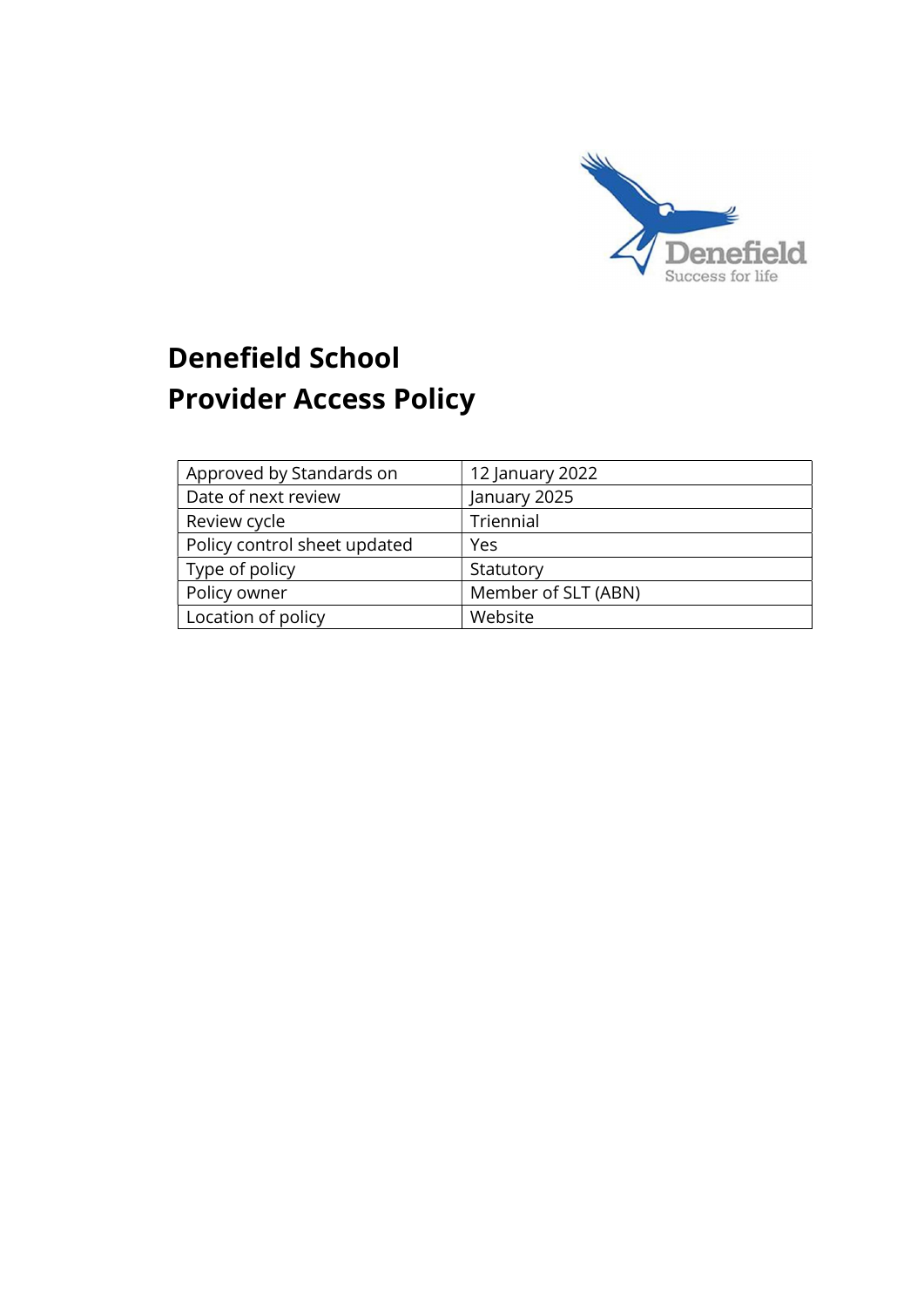

# Provider Access Policy

#### Status

**Statutory** 

#### Purpose

This policy statement sets out Denefield's arrangements for managing the access of providers to students at the school for the purposes of giving them information about the provider's education or training offer. This complies with the school's legal obligation under section 42B of the Education Act 1997.

#### Student entitlement

Students in Years 7 – 13 are entitled:

- to find out about technical education qualifications and apprenticeship opportunities, as part of a careers programme which provides information and guidance on the full range of education and training options available at each transition point
- to hear from a range of local providers about opportunities they offer, including technical education and apprenticeships. This will be delivered through a range of events including options evenings, assemblies, careers meetings, group discussions and taster sessions
- to understand how to make applications for the full range of academic and technical courses

#### Management of provider access requests

#### Procedure

A provider wishing to request access should contact Mrs J Jackson, careers lead.

Telephone: 0118 9413458

Email: JJN@denefield.org.uk

#### Opportunities for access

A wide range of events integrated into the careers programme will offer providers an opportunity to come into school to speak to students and/or their parents/carers. Providers will be encouraged to speak to our careers lead and visit our website to view